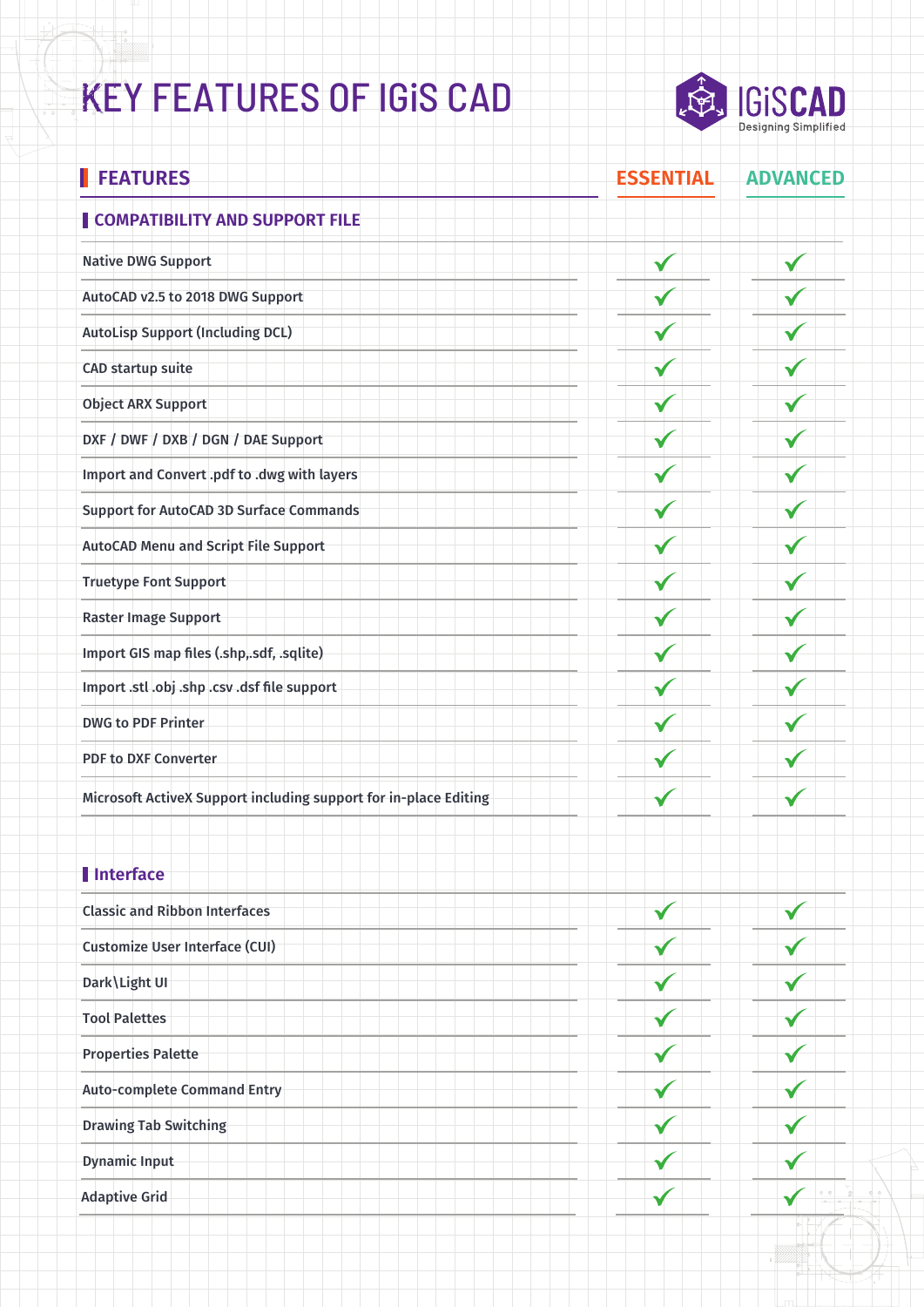**READ IGISCAD** 

| ı<br><b>FEATURES</b>                                                     | <b>ESSENTIAL</b> | <b>ADVANCED</b> |
|--------------------------------------------------------------------------|------------------|-----------------|
| Table Features                                                           |                  |                 |
| <b>Create And Edit Table</b>                                             | V                | V               |
| Creating tables with Data links with Excel files                         |                  |                 |
| Enhanced table functionality with ability of inserting formulae in cells |                  |                 |
| Context menu for table functionality with contain the cell formatting    |                  |                 |
| Importing Microsoft Excel file through data link                         |                  | V               |
|                                                                          |                  |                 |
| <b>Annotation</b>                                                        |                  |                 |
| <b>Mtext Editor</b>                                                      | ✔                |                 |
| <b>Leader &amp; MLeader</b>                                              |                  |                 |
| <b>Associative Dimension</b>                                             |                  |                 |
| <b>Text and MText</b>                                                    |                  |                 |
| <b>Annotative Object</b>                                                 |                  |                 |
| Revcloud                                                                 |                  |                 |
| <b>Text In-place Editing</b>                                             |                  |                 |
| <b>Change Numeric Text Values</b>                                        |                  |                 |
| Layer and block                                                          |                  |                 |
| <b>Explorer for Managing Layers</b>                                      |                  |                 |
| <b>Layer Filter</b>                                                      |                  |                 |
| Laywalk                                                                  |                  |                 |
| Layer State Manager                                                      |                  |                 |
| <b>Block</b>                                                             |                  |                 |
| <b>Block Attributes</b>                                                  |                  |                 |
| <b>Synchronizing Block Attributes</b>                                    |                  |                 |
| <b>Attribute Synchronization functionlity</b>                            |                  |                 |
|                                                                          |                  |                 |

 $\mathcal{L}$ 

 $\overline{\mathcal{L}}$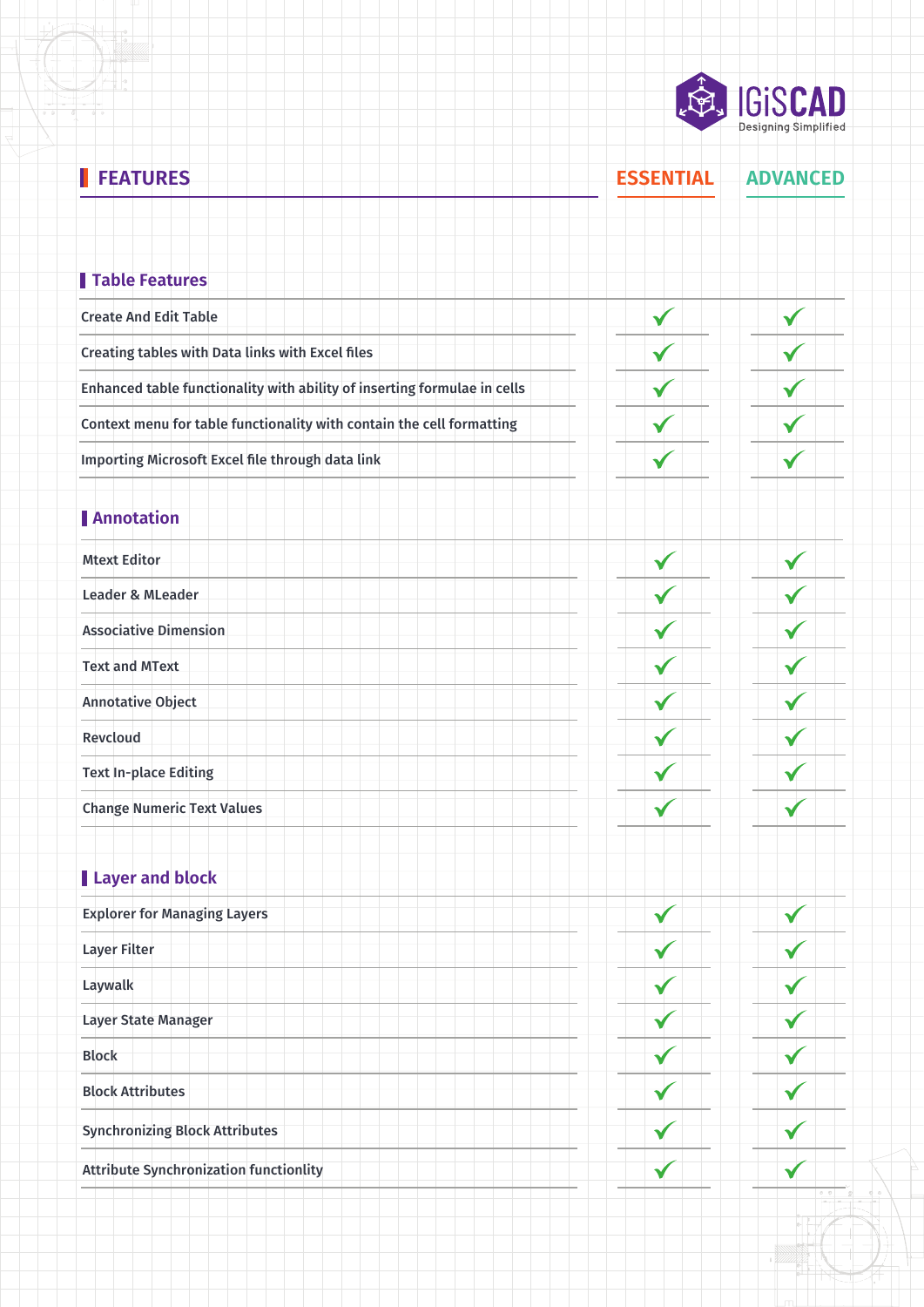

#### **FEATURES ESSENTIAL ADVANCED**

#### **Output** CTB & STB Plot Style  $\checkmark$  $\checkmark$ Plot  $\checkmark$ Publish  $\checkmark$ Export ✔ eTransmit  $\checkmark$ Data Extraction ✔  $\checkmark$ Dynamic print preview ✔  $\checkmark$ Enhanced publishing and sheet sets  $\checkmark$  $\checkmark$ **l** Other Boundary Hatch  $\blacktriangledown$ All Regular 2D Drafting Commands Multiple Open Drawings Hatch/Gradient Hatch Multiple Paperspace Layouts ✔ ✓ Script Recorder Graphical Block Preview  $\checkmark$ Visual Menu Customization Right Mouse Click Menu Support Creating three-dimensional faces Visual Styles Pointcloud Model Documentation Audit Drawings Tool Path array functionality Dimension break function  $\checkmark$ Secure LISP customization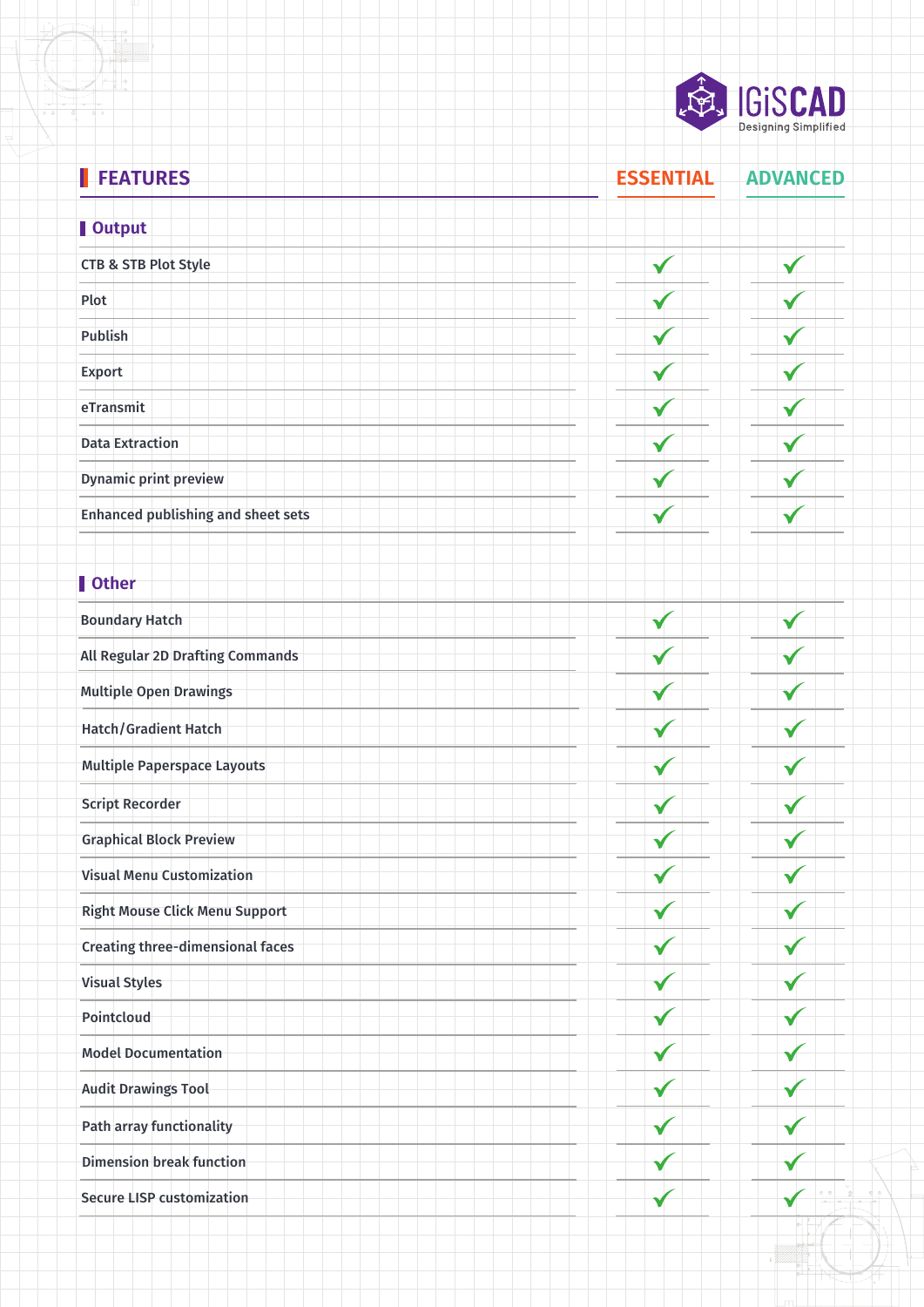

#### **FEATURES ESSENTIAL ADVANCED** Entity cloning ✔  $\checkmark$ Spellcheck  $\checkmark$  $\checkmark$ Get Map in different map type [ Aerial / Road / Hybrid ] √ 4k display Block Library Functionality Nudge functionality to move entities with arrow key Universal Barcode/QR Code creator supporting 50+ standards of Barcode/OR code  $\checkmark$  $\checkmark$ New express tool for copying attributes of block  $\checkmark$ ✔ **Symbols Library** Enhanced new version of standard part symbol library with new symbols for Mechanical Engineering, Electrical Engineerig Civil Engineering and Arhitecture v Add Own Customized Symbols **3D** 3D Mesh/Wire frame Modeling  $\checkmark$ Draw 3D Solids  $\bm{\times}$ Solids Editing  $\bm{\times}$  $\overline{\mathsf{X}}$ 3D Solids Modeling  $\bm{\times}$ Polyline to 3D Convert Photorealistic Rendering Rendering ACIS 3D Solids \*.sat Import/Export3D Navigation  $\bm{\times}$ Convert ADT objects to 3D Meshes  $\bm{\mathsf{X}}$ AEC entities like wall, window, door, opening, stair, railing, slab etc.  $\bm{\times}$ √  $\bm{\mathsf{X}}$ Extra Tool Palettes for BIM Numbered Markers ✓